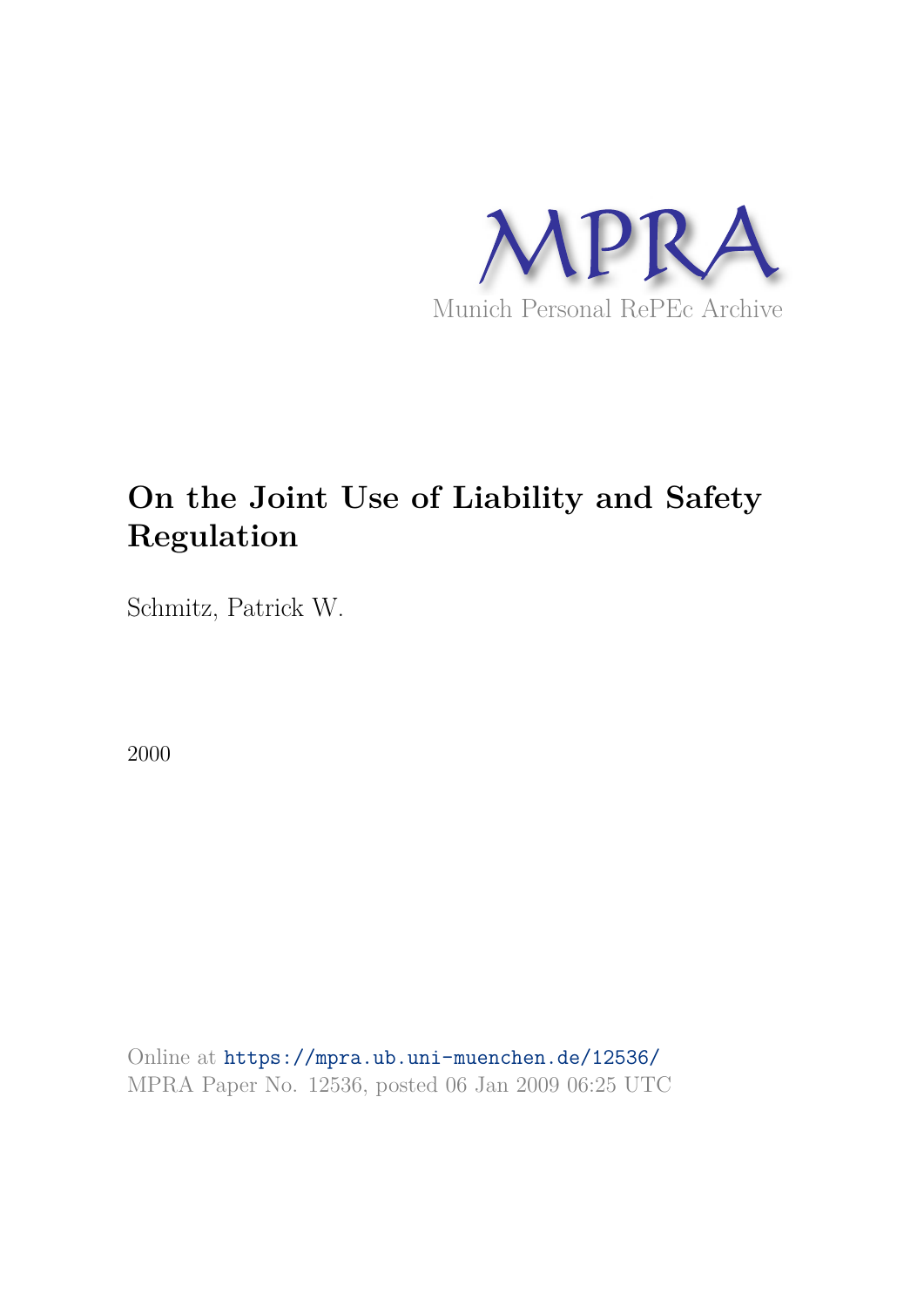### On the Joint Use of Liability and Safety Regulation

PATRICK W. SCHMITZ

University of Bonn, Adenauerallee 24—42, 53113 Bonn, Germany.

January 2000

Abstract. The efficiency of two different means of controlling hazardous economic activities, namely ex post liability for harm done and ex ante safety regulation, is re-examined. Some researchers have stressed that the complementary use of these two instruments can be socially advantageous. Here it is argued that the models which have been built in order to support this view crucially depend on the assumption that there are persistent enforcement errors. It is demonstrated that such a rather unsatisfactory assumption is not needed if wealth varies among injurers.

This is the working paper version of the following article:

Schmitz, P.W. (2000), "On the Joint Use of Liability and Safety Regulation," International Review of Law and Economics, Vol. 20, pp. 371—382.

I would like to thank Christian Ewerhart, Hans-Peter Grüner, Anke Kessler, Ulrike Malmendier, Georg Nöldeke, Stephanie Rosenkranz, Urs Schweizer, and Dirk Sliwka for helpful discussions.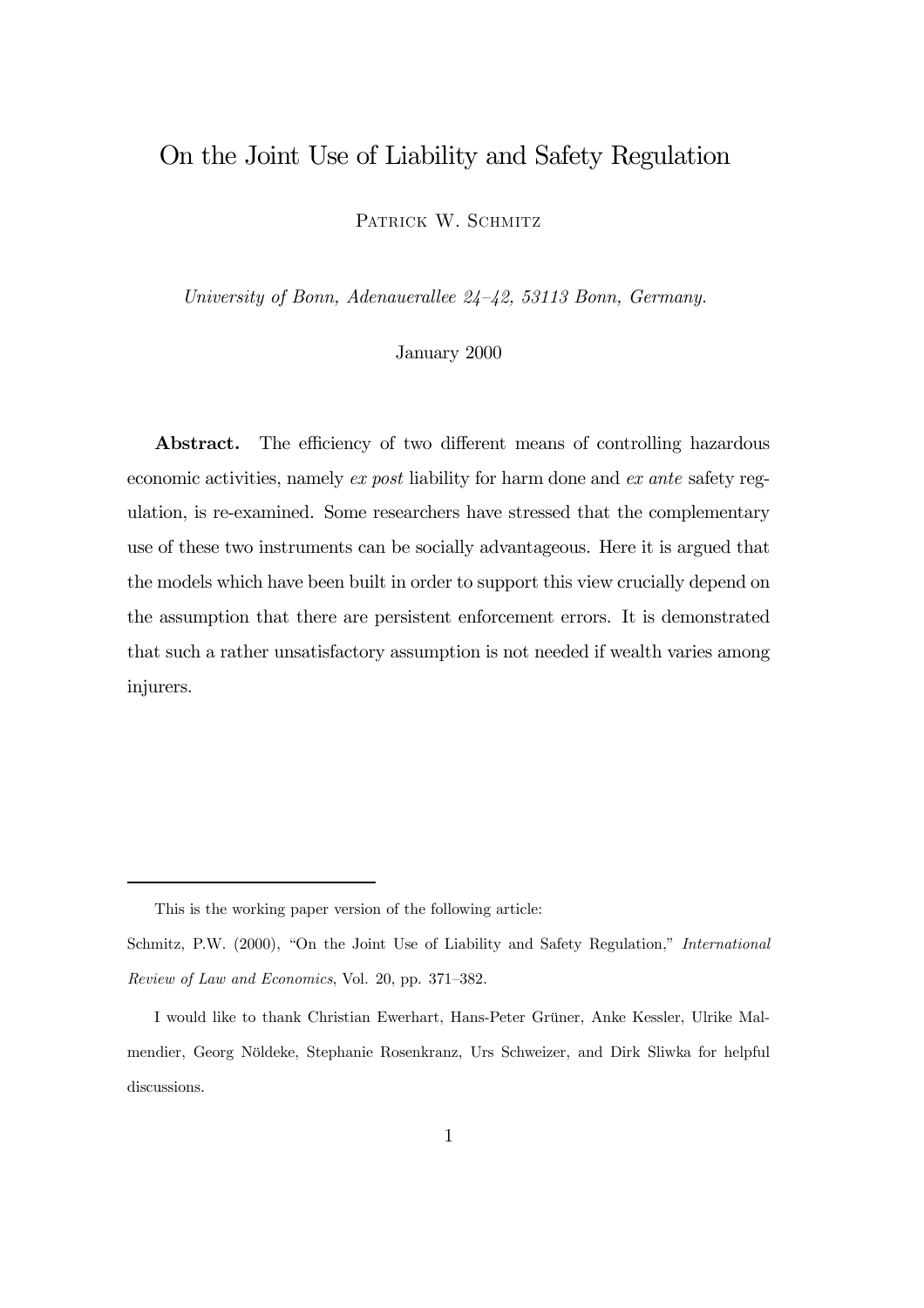### 1 Introduction

A lasting and controversial discussion in the law and economics literature is concerned with the issue of whether tort liability or safety regulation is best suited for controlling accident risks.<sup>1</sup> Ex post liability and ex ante regulation (safety standards) are generally viewed as substitutes for correcting externalities, and the usual recommendation is to employ the policy which leads to lower administrative costs. However, the phenomenon of complementary use of liability and regulation is widespread in practice. In the United States, for example, there are technological regulations as well as codifications of liability as far as the generation and disposal of hazardous wastes are concerned.<sup>2</sup> Yet, I am aware of only two papers which try to demonstrate formally that the joint use of liability and regulation can enhance social welfare: Shavell (1984a) and Kolstad, Ulen, and Johnson (1990). While these articles provide valuable insights, they leave some important questions unanswered.

Specifically, Kolstad, Ulen, and Johnson (1990) assume that liability is inefficient due to uncertainty about the court's behavior. This leads to some technical difficulties which are briefly discussed in Ewerhart and Schmitz (1998). What is more important is the fact that Kolstad, Ulen, and Johnson (1990) cannot explain why liability should be used at all, since in their model pure regulation can always implement socially optimal behavior.

In Shavell's (1984a) model, which is more closely related to the analysis in the

<sup>1</sup>For early discussions of related issues see Calabresi (1970), Weitzman (1974) and Wittman (1977). Shavell (1984b) provides a comprehensive non-technical analysis of the subject. More recent articles include Rose-Ackerman (1991), Söllner (1994, 1996) and Schwarze (1996).

<sup>2</sup>The Resource Conservation and Recovery Act (1982) imposes technological regulations on the generation of toxic wastes, while under the Comprehensive Environmental Response, Compensation, and Liability Act (1979) victims can sue generators of hazardous wastes for the recovery of compensatory and punitive damages.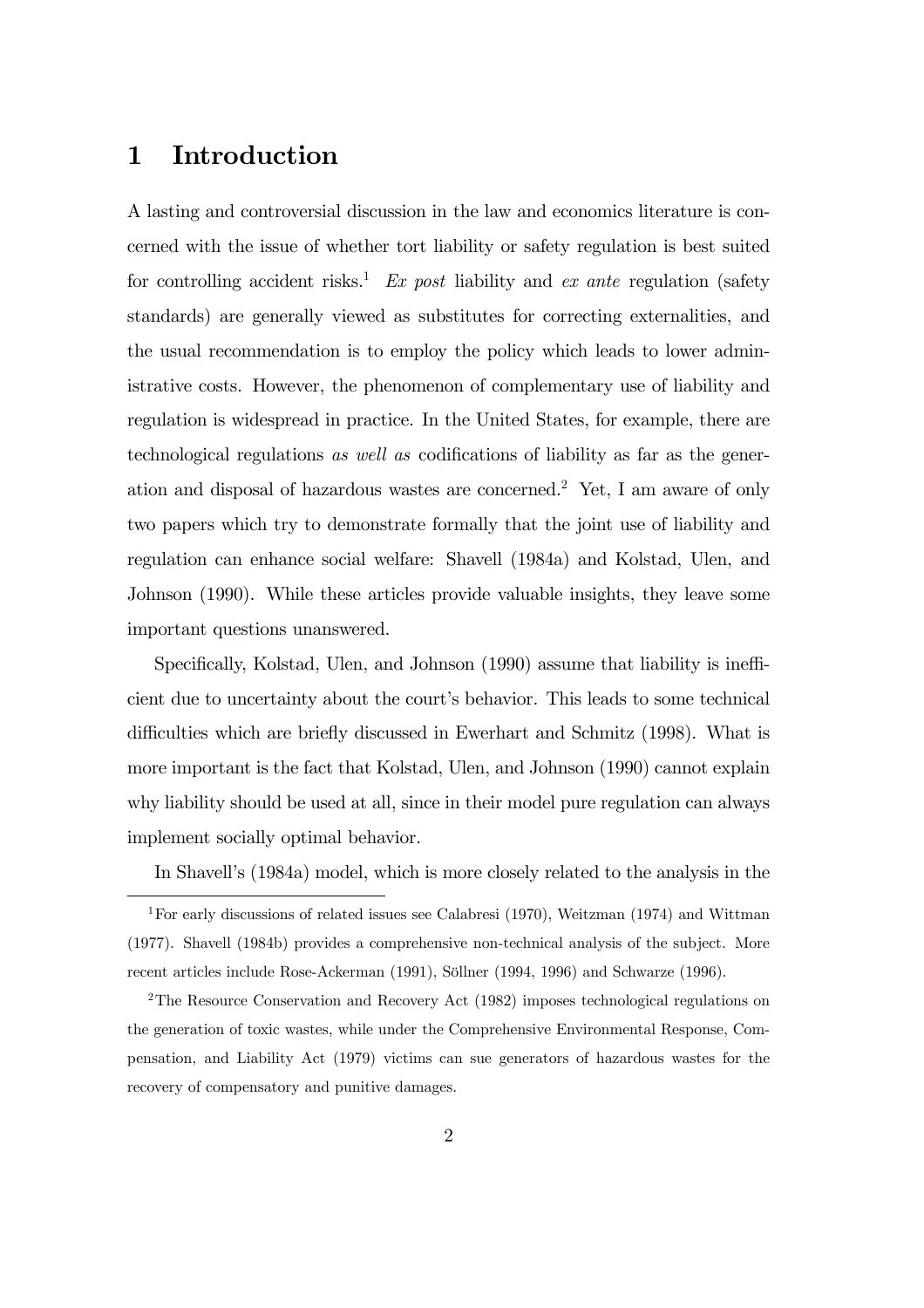present paper, liability is inefficient due to injurers' limited wealth, while regulation is also inefficient because the same regulatory standard applies to all injurers (whereas socially optimal behavior varies among injurers). The fact that in his model a hybrid of liability and regulation can do better than either approach alone crucially relies on his assumption that liability is handicapped by enforcement errors. There is a strictly positive probability that injurers can escape suit, and the magnitude of liability is determined in a suboptimal way. While it is certainly true that courts make mistakes, it seems to be unsatisfactory to base a theory on the assumption that the same kind of error persistently occurs.

In the next section, a convenient variant of the now familiar economic model of tort law is introduced.<sup>3</sup> It is argued in Section 3 that if injurers cannot escape suit or, more generally, if the magnitude of liability is calculated in an optimal way, it can never be socially advantageous to employ liability and regulation at the same time. This result, which is in stark contrast with Shavell (1984a), is obtained under his original assumption that all injurers face the same wealth constraint.

In Section 4, however, it is proved that joint use of liability and safety regulation can indeed be optimal if wealth varies among injurers. This seems to be a plausible and simple reason for joint use of liability and regulation which may also be more important than enforcement errors.<sup>4</sup> In addition, it is shown that in this case the regulatory standard should be set at a level which is smaller than

<sup>4</sup>The role of limited wealth is by now well recognized in the law and economics literature, but the possible importance of individuals' heterogeneity with respect to wealth limitations has mostly been neglected. See Polinsky and Shavell (1991) for a notable exception, albeit in a quite different context.

<sup>3</sup>See Calabresi (1970), Brown (1973), and the more recent models of Endres (1989) and Kaplow and Shavell (1996). For surveys see Schäfer and Ott (1995, pp. 95—319), Shavell (1987), and Emons (1990).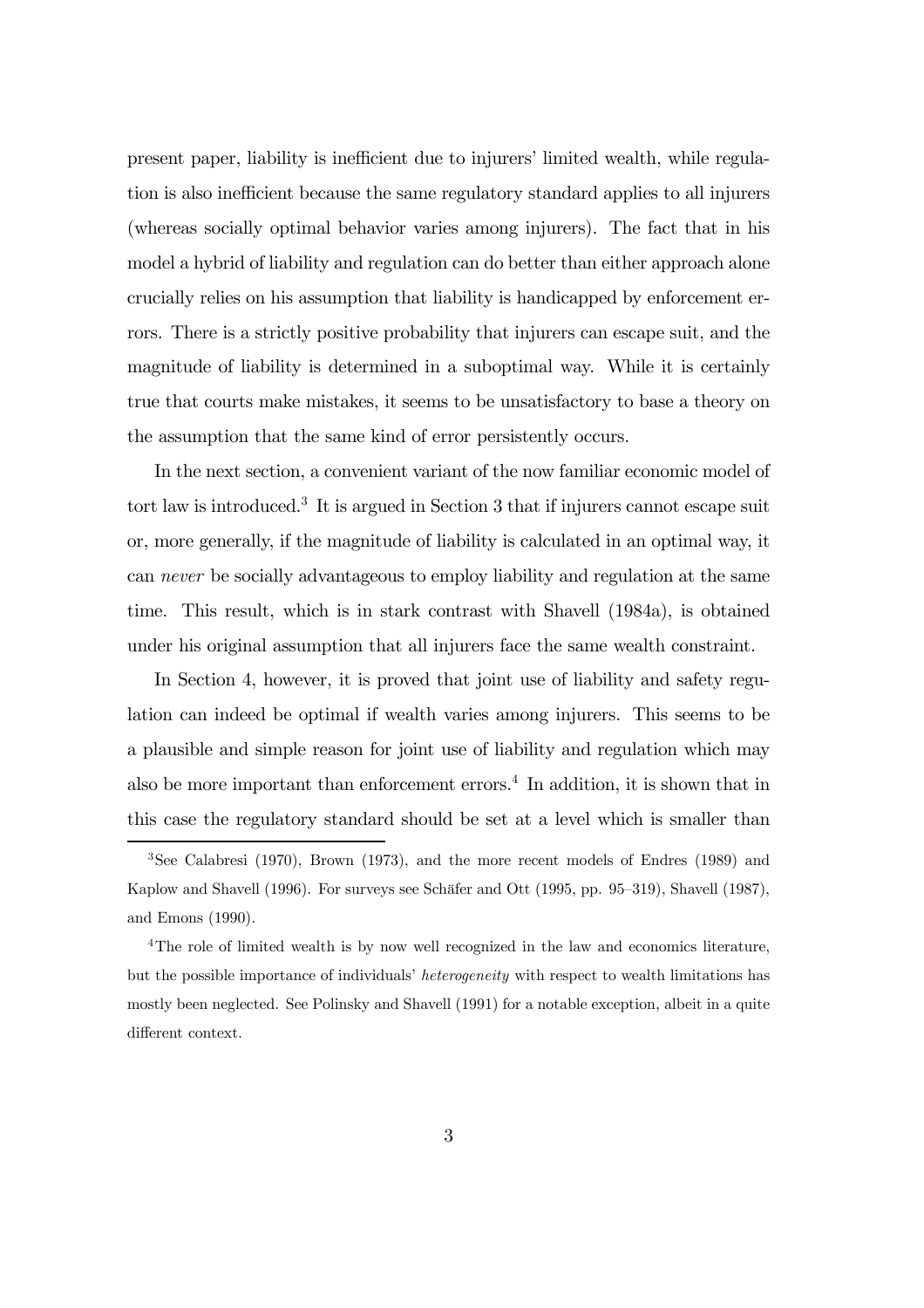the standard which is socially optimal if regulation alone is used.<sup>5</sup> Finally, some concluding remarks follow in the last section. It is argued that the main result of Section 3, which contradicts Shavell's (1984a) and Kolstad, Ulen and Johnson's (1990) view that joint use of liability and regulation can enhance social welfare, may well re-emerge if more general forms of regulation are considered. All proofs have been relegated to the appendix.

#### 2 The basic model

In the model, risk-neutral parties engage in hazardous economic activities from which accidents can occur.<sup>6</sup> According to the classification of Shavell (1987), only unilateral accidents are considered, i.e., no decisions have to be made by potential victims. However, potential injurers can reduce the probability of causing an accident by taking precaution. Let  $x \in [0,1]$  denote the verifiable level of care chosen by an injurer. Care is normalized so that an accident will be caused by this injurer with probability  $1 - x$ . An injurer's cost of taking precaution is given by the function  $C(x)$ , which is assumed to be strictly increasing and strictly convex, where  $C(0) = C'(0) = 0$  and  $\lim_{x\to 1} C'(x) = \infty$ .<sup>7</sup> Let h be the magnitude of harm if an accident occurs. When an injurer decides how much care to take, the harm he may cause is known only to himself. Yet, it is common knowledge

<sup>&</sup>lt;sup>5</sup>This confirms central conjectures of Shavell (1984a) and Kolstad, Ulen, and Johnson (1990), even though the underlying logic will be different.

<sup>&</sup>lt;sup>6</sup>It will be assumed throughout that the utility which an injurer derives from engaging in his activity is sufficiently large, so that the decision whether or not to engage in the activity need not be modelled explicitly. Cf. Shavell (1987).

<sup>7</sup>While the costs of taking care are nonpecuniary, they are measured in monetary units. This formalization has an advantage over the one chosen by Shavell (1984a), where one might be tempted to interpret expenditures on care to be monetary, although only the damage payments are subject to wealth constraints.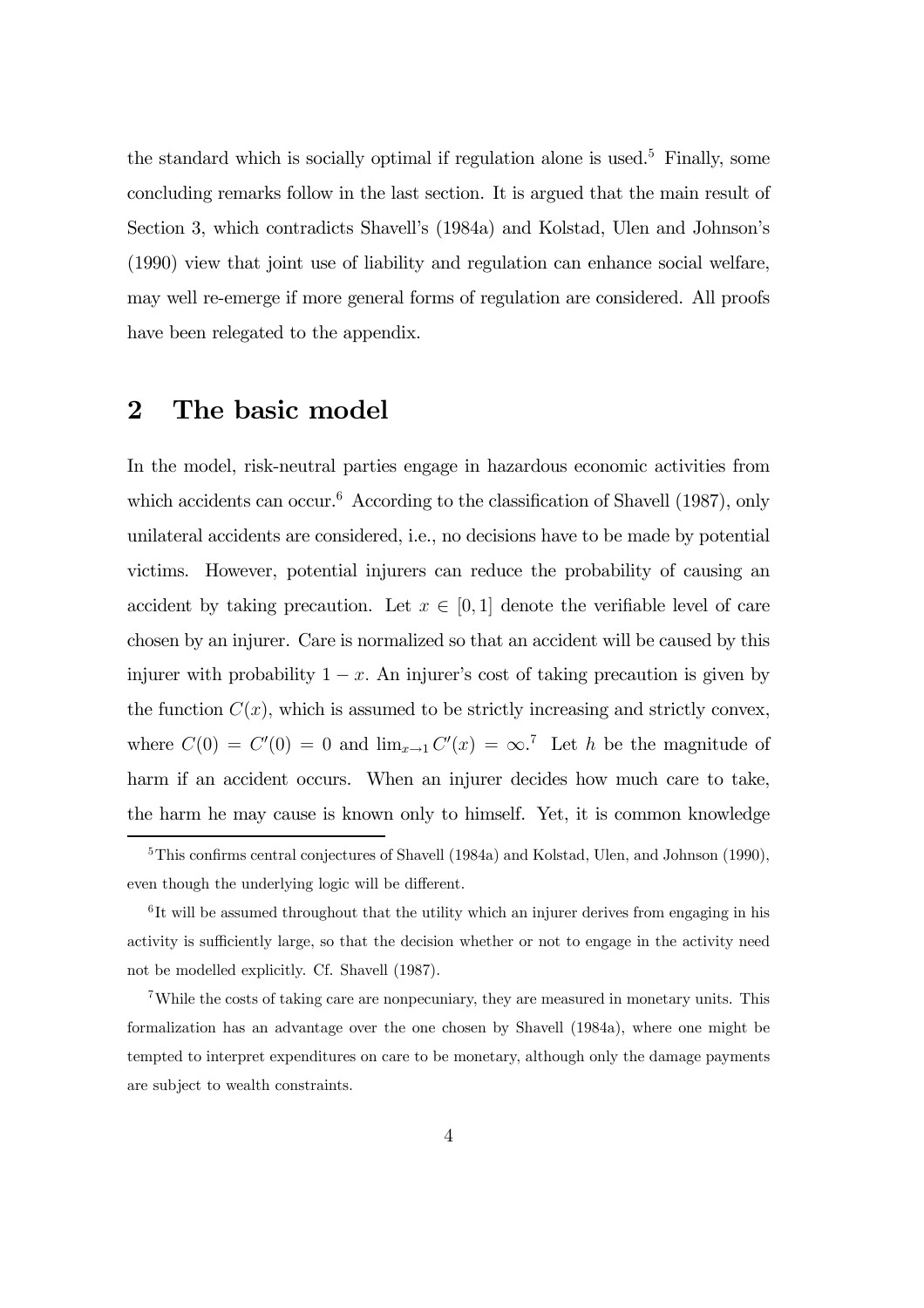that h is distributed according to a cumulative distribution function  $F(h)$  which is supposed to be strictly increasing on the unit interval.<sup>8</sup> Once an accident has occurred,  $h$  can be verified.<sup>9</sup>

The socially optimal amount of precaution that an injurer of type h should choose,  $x^*(h)$ , can be obtained by minimizing the sum of the costs of care and of harm done,

$$
C(x) + (1 - x)h.
$$

Thus, the socially optimal level of care is characterized by the first-order condition

$$
C'(x^*(h)) = h,\t\t(1)
$$

which of course means that the marginal cost of precaution equals the harm that the injurer causes if an accident occurs. Implicit differentiation shows that the function  $x^*(h)$  is strictly increasing,

$$
\frac{dx^*(h)}{dh} = \frac{1}{C''(x^*(h))} > 0.
$$
\n(2)

I say that 'the first best is achieved' if an injurer of type  $h$  chooses the socially optimal level of care,  $x^*(h)$ .

# 3 Wealth does not vary among injurers

The first policy instrument to be considered is ex ante safety regulation. This instrument is completely characterized by a single regulatory minimum standard

<sup>&</sup>lt;sup>8</sup>The assumption that  $h \in [0, 1]$  is made for expositional purposes only. No additional insights could be gained by assuming  $h \in [a, b]$ , where  $0 \le a < b$ .

<sup>&</sup>lt;sup>9</sup>Note that apart from the potential harm,  $h$ , injurers are identical in every respect, which is a usual assumption in the standard economic model of tort law. Furthermore, notice that there is no interaction among injurers (in particular, the probability that an injurer causes an accident does not depend on the precaution of other injurers). Hence, one can focus on a single representative injurer who is privately informed about his type h.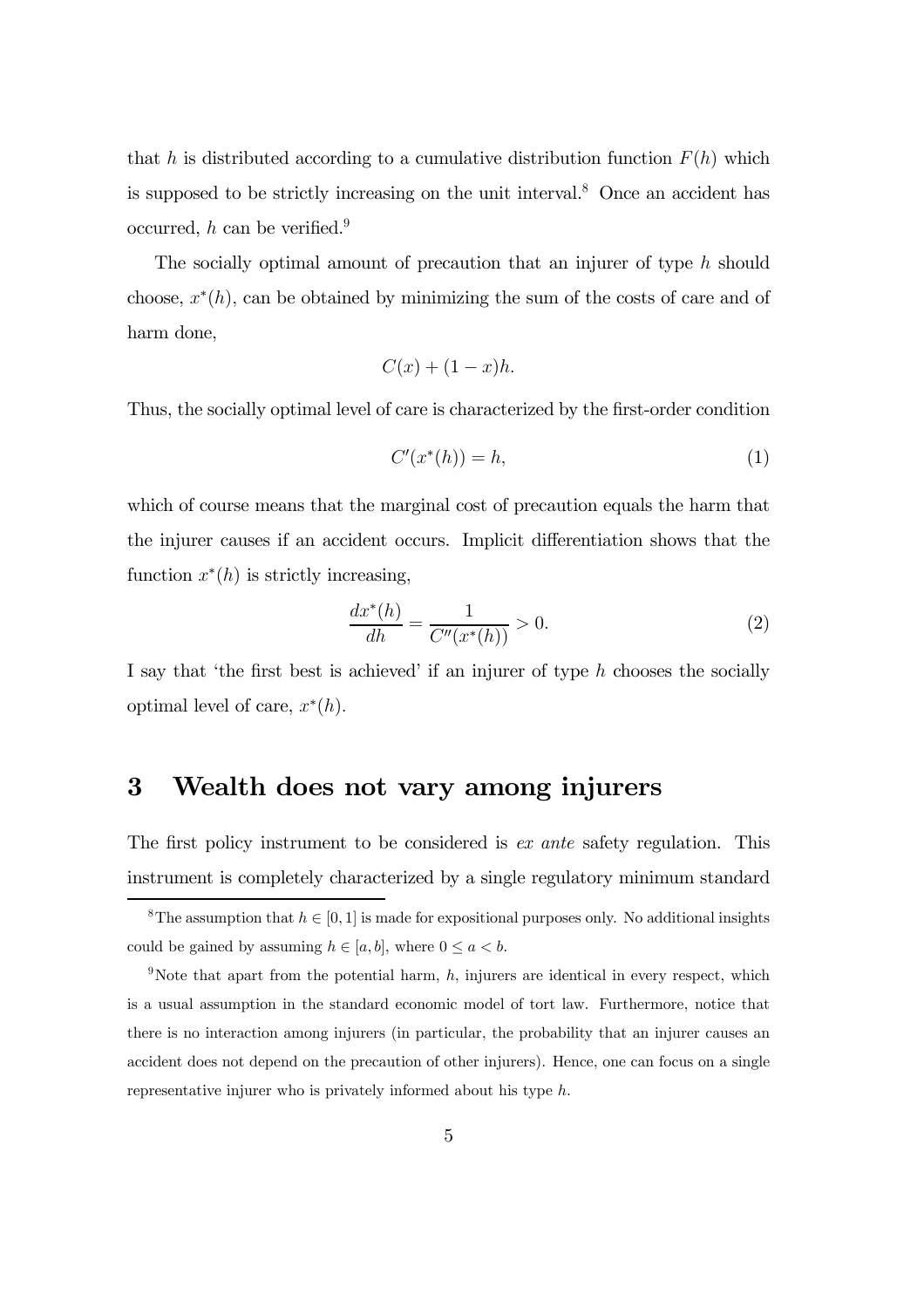$s \in [0, 1]$ , to which parties must adhere in order to engage in their activity. Since taking precaution is costly, no injurer will voluntarily choose a higher level of care, so that under regulation each injurer chooses  $x_R = s$ , independent of his type h. Therefore, the socially optimal standard can be found by minimizing expected total costs

$$
TC_R(s) = E(C(s) + (1 - s)h).
$$

The first-order condition is given by

$$
C'(s_R) = E(h),\tag{3}
$$

which says that the marginal cost of care equals the *expected* harm. The optimal regulatory standard is hence given by  $s_R = x^*(E(h))$ , i.e., by the level of precaution that would be socially optimal for an injurer who could cause the average level of harm,  $E(h)$ .

The second instrument to be analyzed is *ex post* liability. It will be postulated throughout that liability is strict, so that an injurer who has caused an accident is required to pay damages  $L$  to the victim, regardless of how much care has been taken.<sup>10</sup> Assume that an injurer might escape suit and let  $q$  denote the probability of suit, where  $0 < q \leq 1$ .<sup>11</sup> Furthermore, let y denote the injurer's level of wealth, so that he will actually pay only  $\min\{L, y\}$  if an accident occurs and suit is brought. Then the injurer's problem is to minimize

$$
C(x) + (1 - x)q \min\{L, y\}
$$

over the amount of care, x. Hence, the first-order condition reads  $C'(x_L)$  =  $q \min\{L, y\}$ , and the level of care under strict liability is thus given by  $x_L =$ 

 $10\,\text{Strict}$  liability is considered in order to facilitate comparison with Shavell (1984a). Under the negligence rule, the formulae would look slightly more complicated, but qualitatively the main insights would still be true. See Summers (1983) and Shavell (1986).

<sup>&</sup>lt;sup>11</sup>Note that by assumption q does not depend on the identity of the injurer.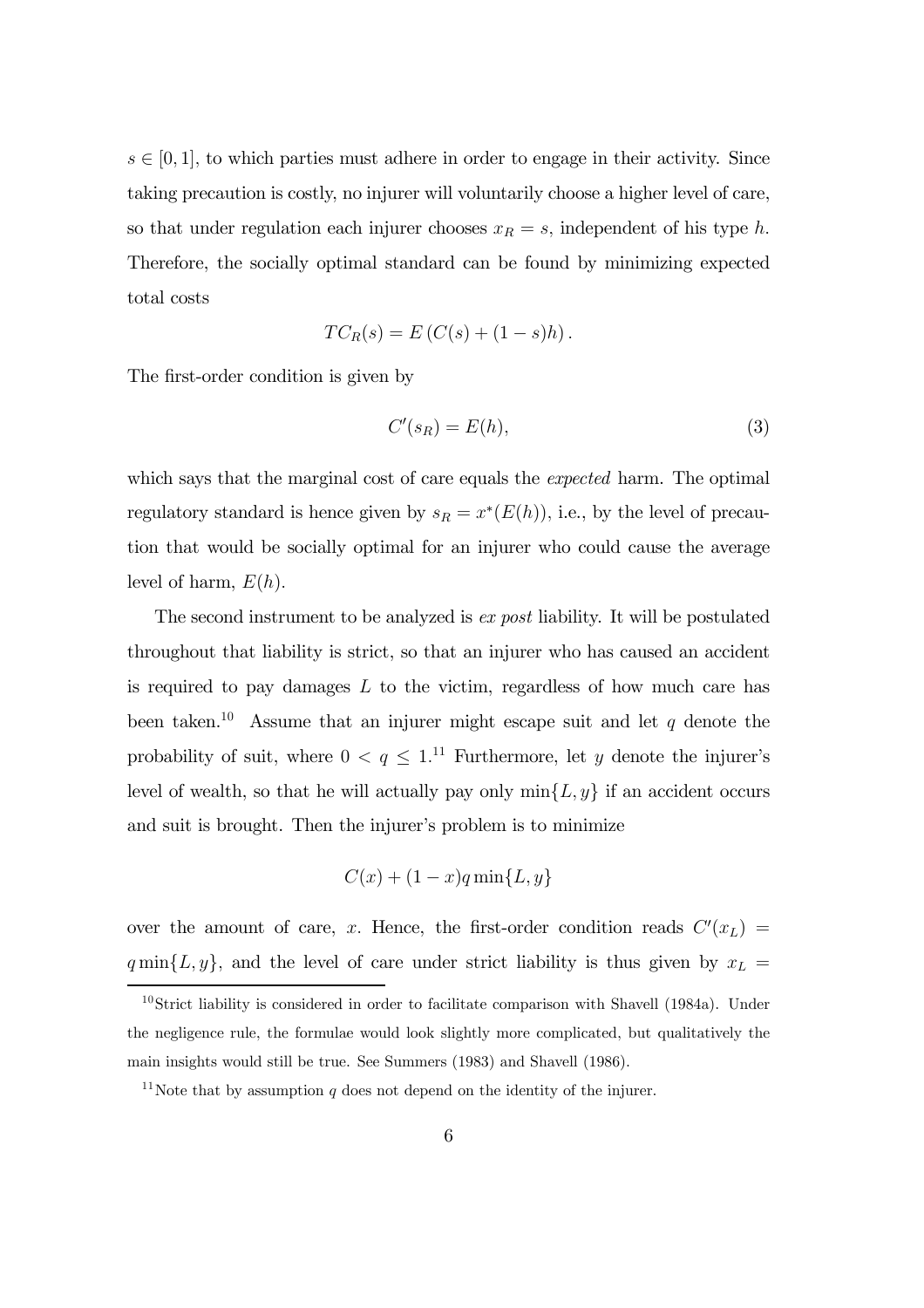$x^*(q \min\{L, y\})$ . Anticipating the behavior of injurers, it is possible to calculate the optimal magnitude of liability: $12$ 

**Lemma 1** The optimal magnitude of liability is given by  $L^* = \frac{1}{a}$  $\frac{1}{q}h$ .

In what follows, it is always assumed that the magnitude of liability is given by L<sup>\*</sup>. Since sole use of liability can obviously implement the first-best if the injurer's wealth is sufficiently large, only the non-trivial case  $y \leq \frac{1}{q}$  will be considered. Then the expected total costs under liability are given by

$$
TC_L(y) = \int_0^{qy} (C(x^*(h)) + (1 - x^*(h))h) dF(h)
$$
  
+ 
$$
\int_{qy}^1 (C(x^*(qy)) + (1 - x^*(qy))h) dF(h).
$$

Finally, *joint use* of regulation and liability will be analyzed. Due to regulation, the injurer's level of precaution must not be smaller than some standard,  $s > 0$ . Only sometimes will liability induce injurers to overcomply with respect to this standard. Therefore, two cases have to be considered. If  $s > x^*(qy)$ , joint use of regulation and liability is in fact equivalent to exclusive use of regulation (recall that  $x_L$  is never larger than  $x^*(qy)$ ), so that the expected social costs are given by  $TC_R(s)$ . If however  $s \leq x^*(qy)$ , the injurer chooses  $x_J = \max\{s, x_L\}$  $\max\{s, x^*(\min\{h, qy\})\}$  and expected total costs read

$$
TC_J(s,y) = \int_0^{C'(s)} (C(s) + (1-s)h) dF(h)
$$
  
+ 
$$
\int_{C'(s)}^{qy} (C(x^*(h)) + (1-x^*(h))h) dF(h)
$$
  
+ 
$$
\int_{qy}^1 (C(x^*(qy)) + (1-x^*(qy))h) dF(h).
$$

It is now possible to compare the expected social costs which arise in the three different regimes. The following proposition shows that the essential finding of

<sup>&</sup>lt;sup>12</sup>The damage multiplier  $\frac{1}{q}$  is sometimes called *punitive multiple* (see Cooter and Ulen, 1988, or Cooter, 1991).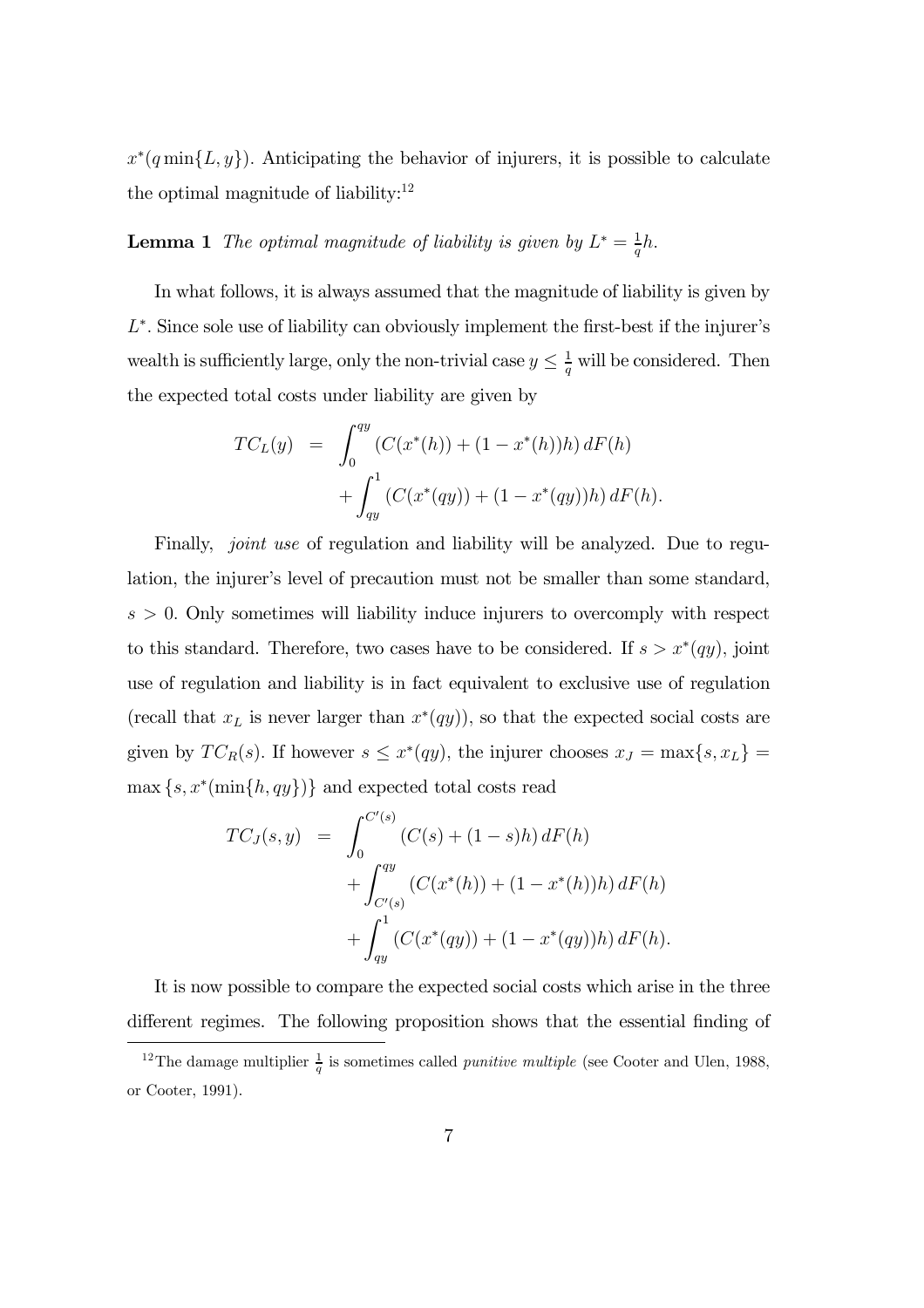Shavell (1984a), which says that joint use of regulation and liability can be strictly welfare increasing, does not hold, provided that the magnitude of liability is given by Lemma  $1.^{13}$ 

**Proposition 1** Assume that the level of wealth, y, is the same for each injurer. If y is smaller than a certain threshold value  $\hat{y}$ , where  $0 < \hat{y} < \frac{E(h)}{q}$  $\frac{(h)}{q}$ , it is optimal to use regulation as the sole means of controlling risk. Otherwise, it is optimal to use liability only. In particular, social welfare can never be increased by the joint use of regulation and liability.

Loosely speaking, the main argument is as follows. Recall that (by Lemma 1) liability alone can implement the socially optimal level of care if  $h \leq qy$ . Additional regulation could only decrease welfare in this case, by making injurers choose too much precaution. It is true that liability cannot implement a level of precaution larger than  $x^*(qy)$ . However, if it is optimal to implement some  $x > x^*(qy)$  at the cost of inefficiently high precaution levels for injurers who can cause small harm only, this can be achieved by regulation alone. In this case, the additional use of liability would simply have no effect. Hence, joint use of regulation and liability can *never* be socially advantageous if wealth  $y$  is the same for each injurer. This result is in sharp contrast with Shavell (1984a).

# 4 Wealth varies among injurers

Now assume that wealth varies among injurers. For simplicity, suppose that there are only two different wealth classes, poor people with wealth  $y_p$  and rich people

<sup>&</sup>lt;sup>13</sup>Shavell (1984a) assumes  $L = h$  and  $q < 1$ . He briefly considers increasing liability in his footnote 9, but suggests that the essential nature of his results would be the same. Note that all results in the present paper are also valid for  $q = 1$ , the case most often considered in the literature. In this case, the punitive multiple disappears  $(L^* = h)$ .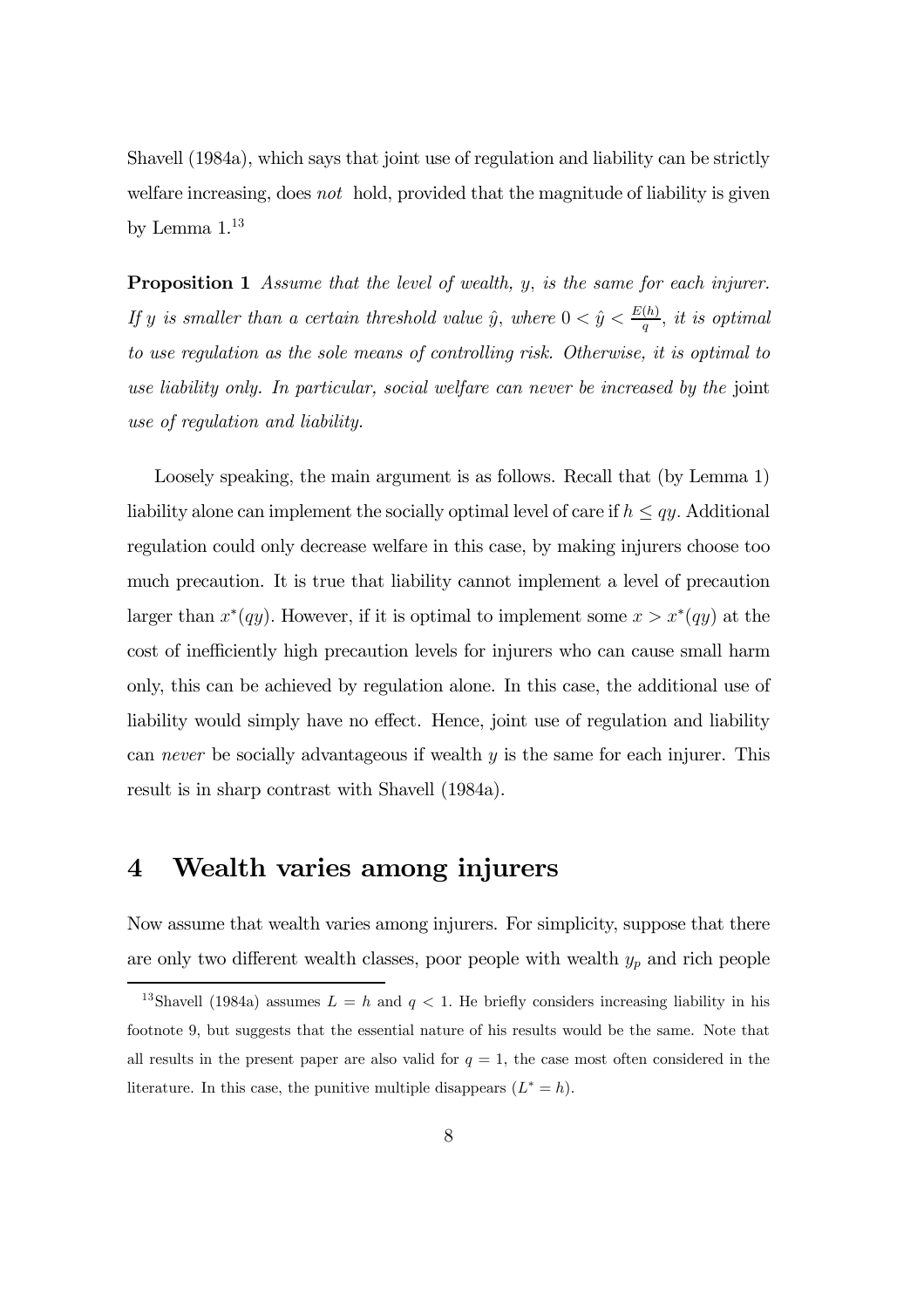with wealth  $y_r$ , where  $0 < y_p < y_r \leq \frac{1}{q}$  $\frac{1}{q}$ . Let the proportion of poor people be given by  $p \in (0, 1)$ .<sup>14</sup> Assume that the same instruments are available as in last section. If regulation alone is used, the optimal standard is still given by  $s_R = x^*(E(h))$ , and the expected social costs  $TC_R(s_R)$  remain unchanged. While the optimal magnitude of liability continues to be  $L^* = \frac{h}{a}$  $\frac{h}{q}$ , the expected social costs if liability alone is employed are now given by

$$
pTC_L(y_p) + (1-p)TC_L(y_r).
$$

One might be tempted to think that, in the spirit of Proposition 1, regulation alone is optimal whenever  $TC_R(s_R)$  is smaller than this expression. This is, however, not true. In fact, the following proposition says that if injurers are heterogeneous with respect to their wealth, there are situations in which it may indeed happen that the joint use of regulation and liability leads to strictly smaller expected social costs than the exclusive use of one of these instruments.

**Proposition 2** Let the wealth of poor injurers be given by  $y_p < \hat{y}$ , and the wealth of rich injurers by  $y_r > \frac{E(h)}{q}$  $\frac{(h)}{q}$ . If the proportion of poor injurers, p, is sufficiently large, then expected total costs are strictly smaller under joint use of regulation and liability than under either regulation or liability alone.

In order to better understand the result, note that the assumptions in Proposition 2 confine attention to the interesting situation in which regulation would be preferred if there were only poor people, while liability would be preferred if there were only rich people (see Proposition 1). In this situation, joint use of both

 $14$ It is assumed that an injurer's wealth has no influence on the level of harm he might cause. Note that the case of two wealth classes is sufficient to show that joint use of liability and regulation can be strictly welfare enhancing. One could of course consider the case of more than two wealth classes, but this would only complicate the exposition without yielding any additional economic insights.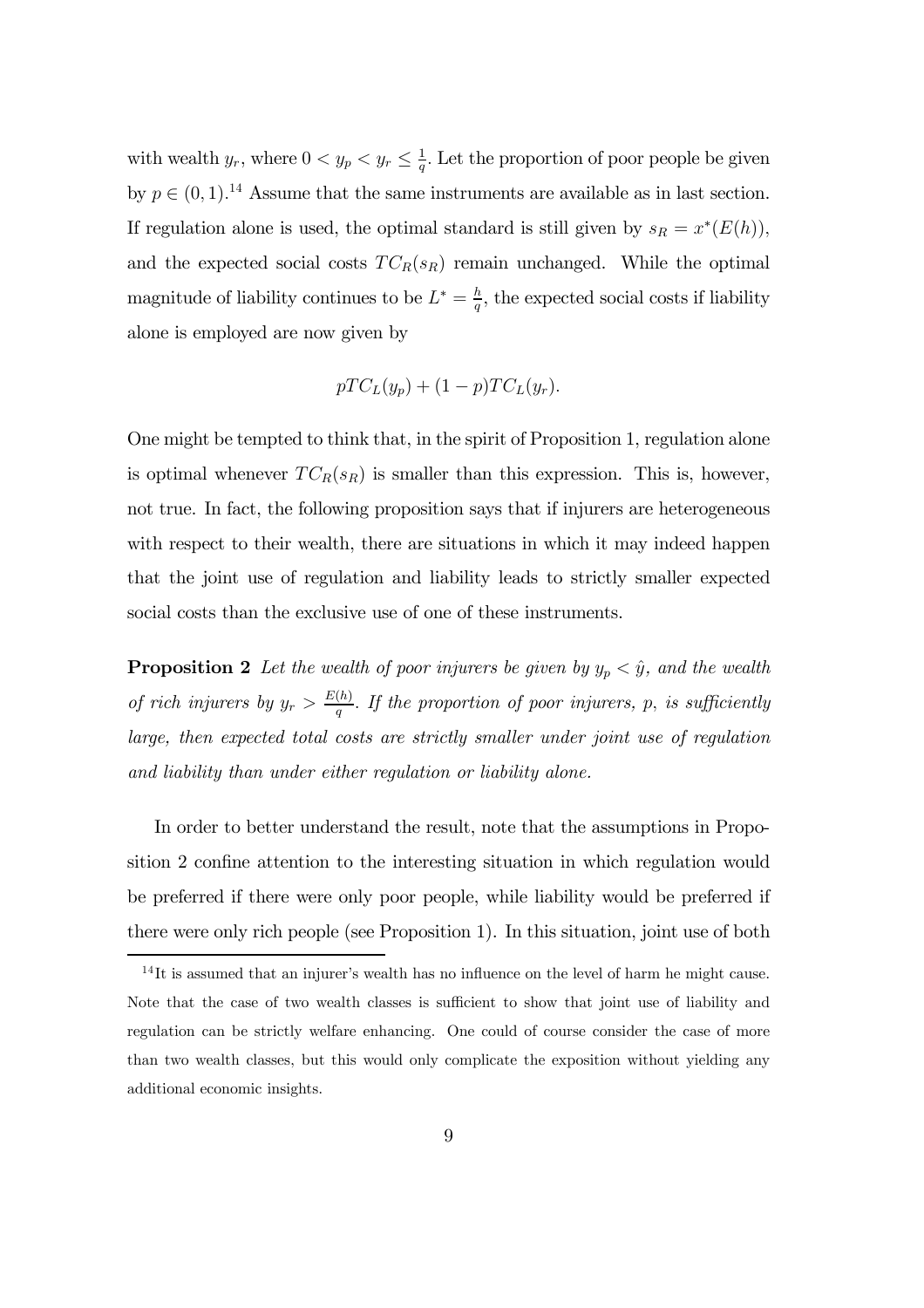instruments can increase social welfare by making poor injurers stick to the regulatory standard  $s_R$  and by inducing rich injurers to take optimal care over some intermediate range of  $h$ . It is true that rich injurers with very small values of  $h$ choose  $s_R$ , and rich injurers with very high values of h choose  $x^*(qy_r)$ . Yet, whenever (in the situation considered here) exclusive regulation is better than exclusive liability, then joint use must inevitably be even better, since under regulation *all* rich injurers would choose  $s_R$ .

Given that joint use of liability and regulation with standard  $s_R$  is in fact socially advantageous, one may ask whether the expected total costs could be further decreased by choosing a regulatory standard different from the one which is optimal under exclusive regulation. It turns out that this is indeed the case, as the following proposition demonstrates.

Proposition 3 If under the assumptions of the previous proposition joint use of regulation and liability is strictly welfare-improving, the optimal standard  $s_J$ will be strictly smaller than  $s_R$ , the standard which is optimal under sole use of regulation.

The intuitive explanation for the result is straightforward. In the considered situation, the behavior of poor injurers is controlled by regulation only. Hence, if there were only poor injurers,  $s = s_R$  would indeed be the optimal standard (see Section 3). Yet, the behavior of rich injurers would ideally be controlled by liability only. If there were only rich injurers, the optimal standard would thus be zero. Therefore, it is not surprising that the standard which is optimal given that there are both poor and rich injurers lies between zero and  $s_R$ .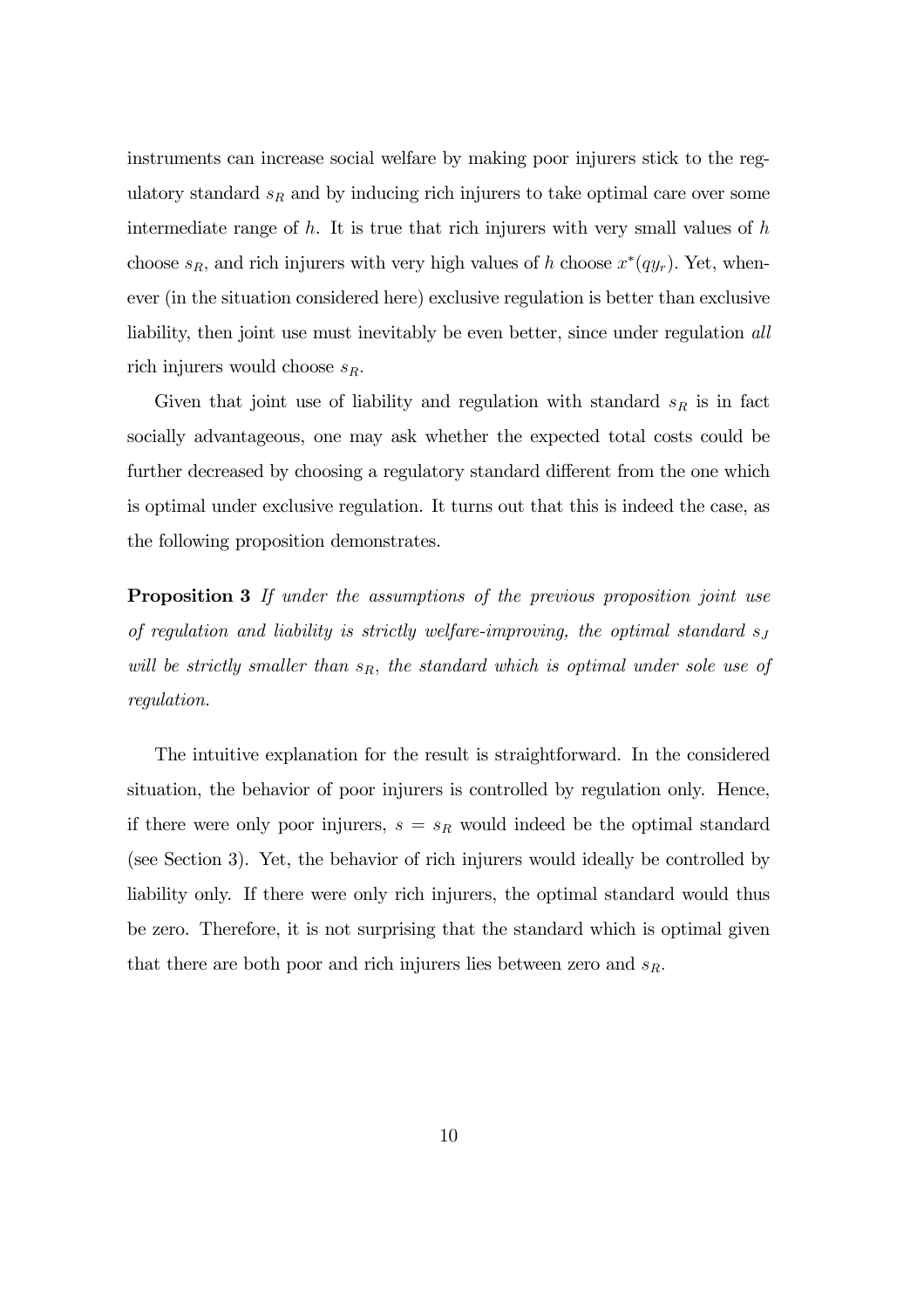### 5 Conclusion

In this paper a certain class of rules (namely, strict liability, safety regulation in the sense of a uniform minimum standard, and the combination of both) has been taken as exogenously given. Rational behavior under these rules has been analyzed and the socially optimal rule within the given class has been determined. In fact, most law and economics papers proceed in this way, and it is not unusual to discuss informational requirements of the different rules only casually.<sup>15</sup> In the present model, one obviously has to assume that the level of care is verifiable, since otherwise regulation were not possible. Furthermore, liability requires that the harm done and the level of wealth are verifiable.

Given these assumptions there are of course rules which can implement the first best: If an accident occurs, the court can verify whether the injurer has chosen the optimal amount of care,  $x^*(h)$ . Hence, injurers could easily be induced to take optimal precaution with the help of non-monetary sanctions such as imprisonment (or 'shooting them', a common receipt in implementation theory, see Moore, 1992).<sup>16</sup> Alternatively, the first best could be achieved by sufficiently rewarding the injurer whenever an accident happens and socially optimal precaution has been taken. While considerations that are not explicitly modelled might render such alternatives unrealistic, it remains unclear how to judge which rules have to be taken into account.

In any case, one possible modification of the analyzed rules comes to mind

 $15$  In contrast, from a mechanism design point of view one should start with the informational assumptions and endogenously determine the class of rules which is feasible under these assumptions. This distinction is related to the one between the recent theory of incomplete contracts (see Hart, 1995) and traditional complete contracts theory. Cf. also Schmitz (2001).

 $16$ Note that sufficiently high sanctions are implicitly assumed to be possible in order to enforce the regulatory standard.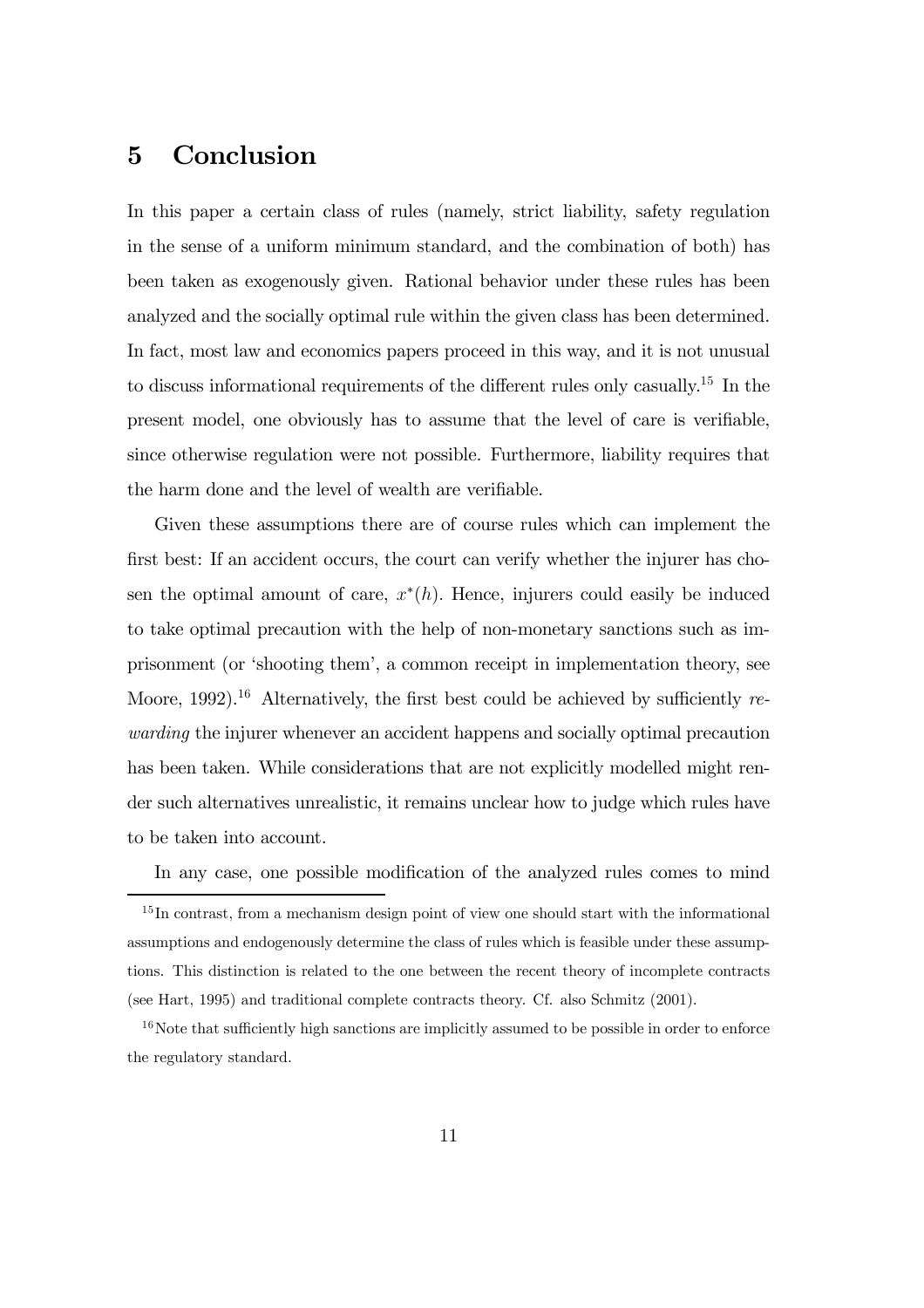which may deserve further discussion. Assume that when wealth varies among injurers and joint use of regulation and liability is welfare-improving according to Proposition 2, the regulatory standard may now depend on y. In this case, the arguments of Proposition 1 become valid again and it is never optimal to control the behavior of an injurer by liability and regulation simultaneously. Instead, poor injurers will have to comply to the optimal regulatory standard  $s_R$ , while the behavior of rich injurers will be controlled by liability only. In other words this means that poor people face a standard of  $s_R > 0$ , while rich people face a standard of 0, which of course might again be unacceptable since one could argue that it violates the equal protection clause. This discussion clearly illustrates that more attention should be devoted to a careful explanation of why the restriction to certain exogenously given rules may be reasonable.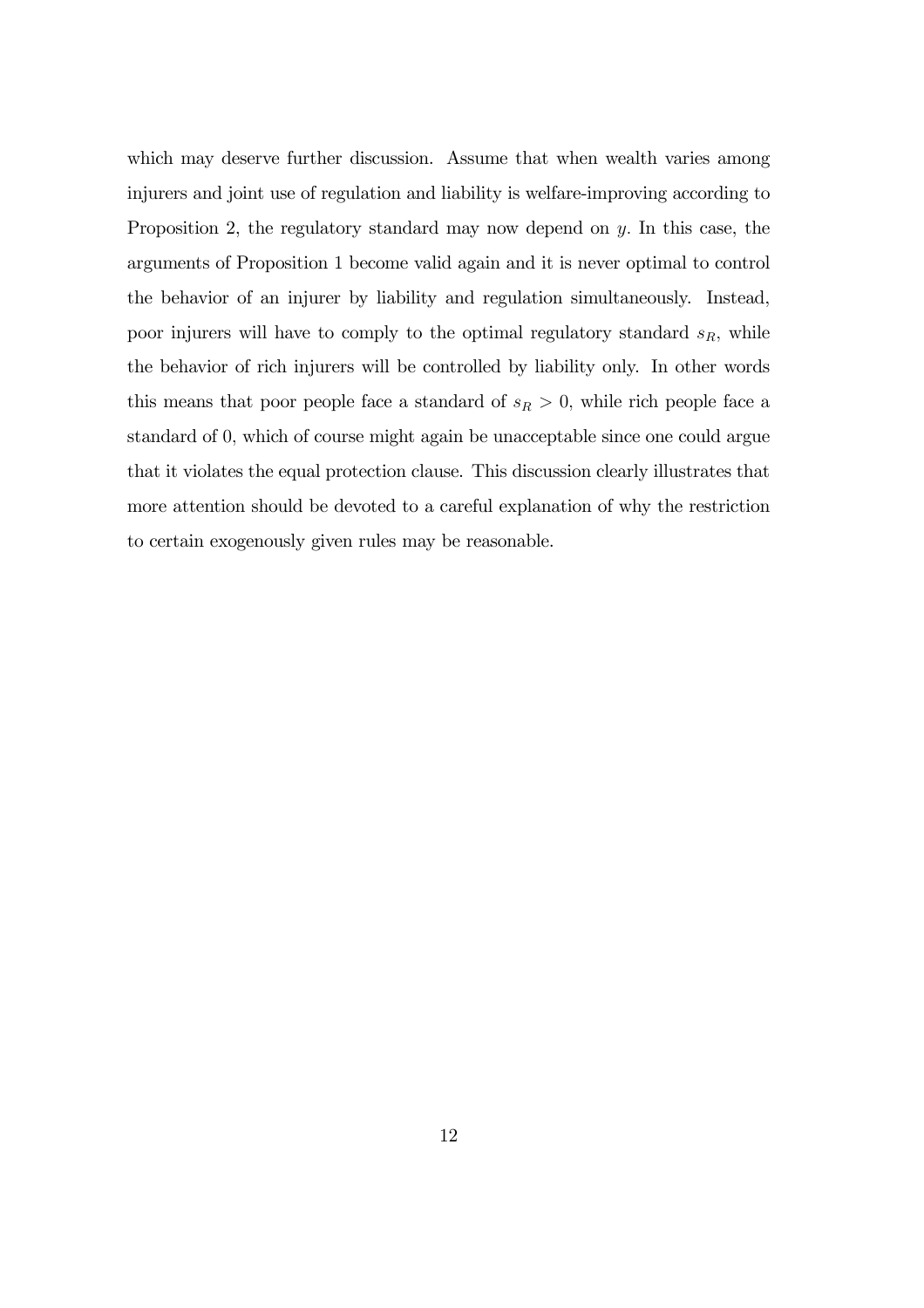### 6 Appendix

#### Proof of Lemma 1.

Note first that  $L^* = \frac{1}{a}$  $\frac{1}{q}h$  induces the injurer to take optimal precaution,  $x_L =$  $x^*(h)$ , in the case  $\frac{h}{q} \leq y$ .

Next, consider the case  $\frac{h}{q} > y$ . In this case nothing would be gained if L were larger than  $\frac{h}{q}$ , since the injurer would still choose  $x_L = x^*(qy)$ . It remains to show that  $L < \frac{h}{q}$  could not lead to smaller social costs. If  $y \leq L < \frac{h}{q}$ , the injurer again would choose  $x^*(qy)$ . If  $L < y$ , the injurer would choose  $x^*(qL) < x^*(qy)$ , which means that the social costs  $C(x) + (1-x)h$  would be higher (since they are convex, minimized by  $x^*(h)$  and  $x^*(qy) < x^*(h)$ .

#### Proof of Proposition 1.

The proof consists of three steps, the first of which shows that there is a unique threshold value  $\hat{y} > 0$ , such that regulation is socially better than liability if y is smaller than  $\hat{y}$ , and liability is better than regulation otherwise. The second step establishes  $\hat{y} < \frac{E(h)}{q}$  $\frac{(h)}{q}$ . Finally, it is demonstrated in the third step that the simultaneous use of liability and regulation cannot increase social welfare.

(i) Regulation is clearly better than liability if injurers have no wealth (formally,  $s_R = x^*(E(h)) > 0$  implies  $TC_L(0) = TC_R(0) > TC_R(s_R)$ . On the other hand, if  $y = \frac{1}{a}$  $\frac{1}{q}$ , which means that the wealth constraint is never binding, liability achieves the socially optimal solution, so that  $TC_L(\frac{1}{q})$  $\frac{1}{q}) < TC_R(s_R)$ . A simple intermediate value argument can now be applied. Note that  $TC<sub>L</sub>(y)$ is a continuous function which is strictly decreasing:

$$
\frac{d}{dy}TC_L(y) = \int_{qy}^1 (C'(x^*(qy)) - h) \frac{dx^*(qy)}{dy} dF(h)
$$

$$
= \frac{q}{C''(x^*(qy))} \int_{qy}^1 (qy - h) dF(h) < 0,
$$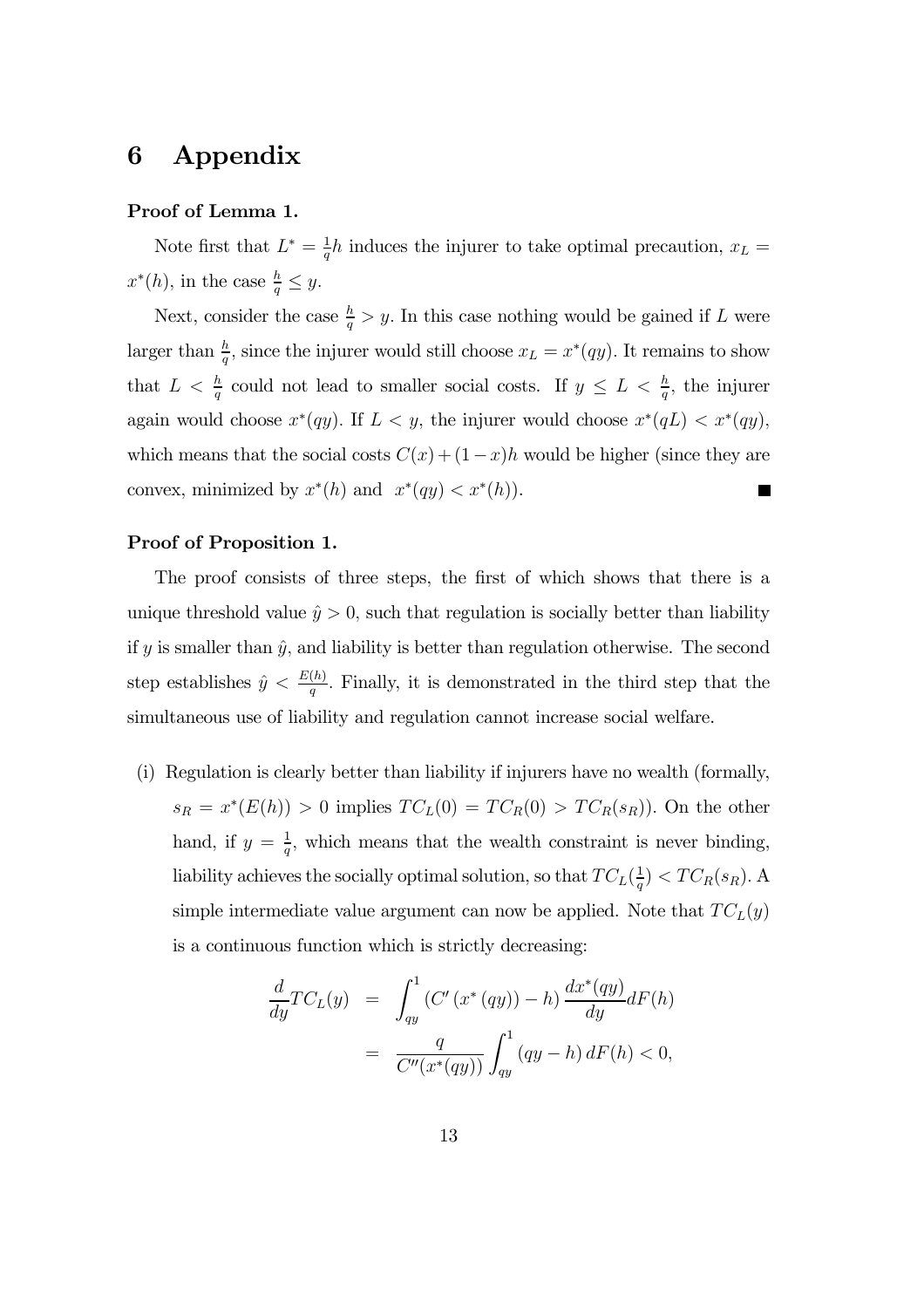where (1) and (2) have been used. Hence, there exists a unique cut-off value  $\hat{y} \in (0, \frac{1}{q})$  $\frac{1}{q}$ , such that regulation is preferred if y is smaller than  $\hat{y}$ , and liability is preferred otherwise.

(ii) In order to proof  $\hat{y} < \frac{E(h)}{q}$  $\frac{(h)}{q}$ , it must be shown that  $TC_R(s_R) - TC_L(\frac{E(h)}{q})$  $\frac{(n)}{q}$  > 0. Using (3), this condition can be rewritten as

$$
\int_0^{E(h)} \left( C(x^*(E(h))) + (1 - x^*(E(h)))h \right) dF(h)
$$
  
> 
$$
\int_0^{E(h)} \left( C(x^*(h)) + (1 - x^*(h))h \right) dF(h),
$$

which is clearly true due to the definition of  $x^*(h)$ .

(iii) In order to see that joint use of liability and regulation (with some given standard s) cannot improve social welfare, consider first the case  $s > x^*(qy)$ . Then joint use is equivalent to the sole use of regulation, since liability cannot induce the injurer to choose more care than  $x^*(qy)$ . Behavior would in fact be controlled by regulation only, so that additional liability would simply be superfluous. The case  $s = 0$  is obviously equivalent to exclusive use of liability. It remains to show that joint use of liability and regulation with  $0 < s \leq x^*(qy)$  cannot be optimal. In this case, expected total costs are given by  $TC_J(s, y)$ . By the definition of  $x^*(h)$ , this expression is clearly larger than  $TC<sub>L</sub>(y)$ , so that total costs could be reduced by making use of liability only. Hence, it can never be socially advantageous to use a combination of liability and regulation. Г

#### Proof of Proposition 2.

In the first step of the proof, the expected total costs resulting from the exclusive use of either regulation or liability are compared. If this comparison favors regulation, social costs can be strictly reduced by additional liability, as will be argued in the second step.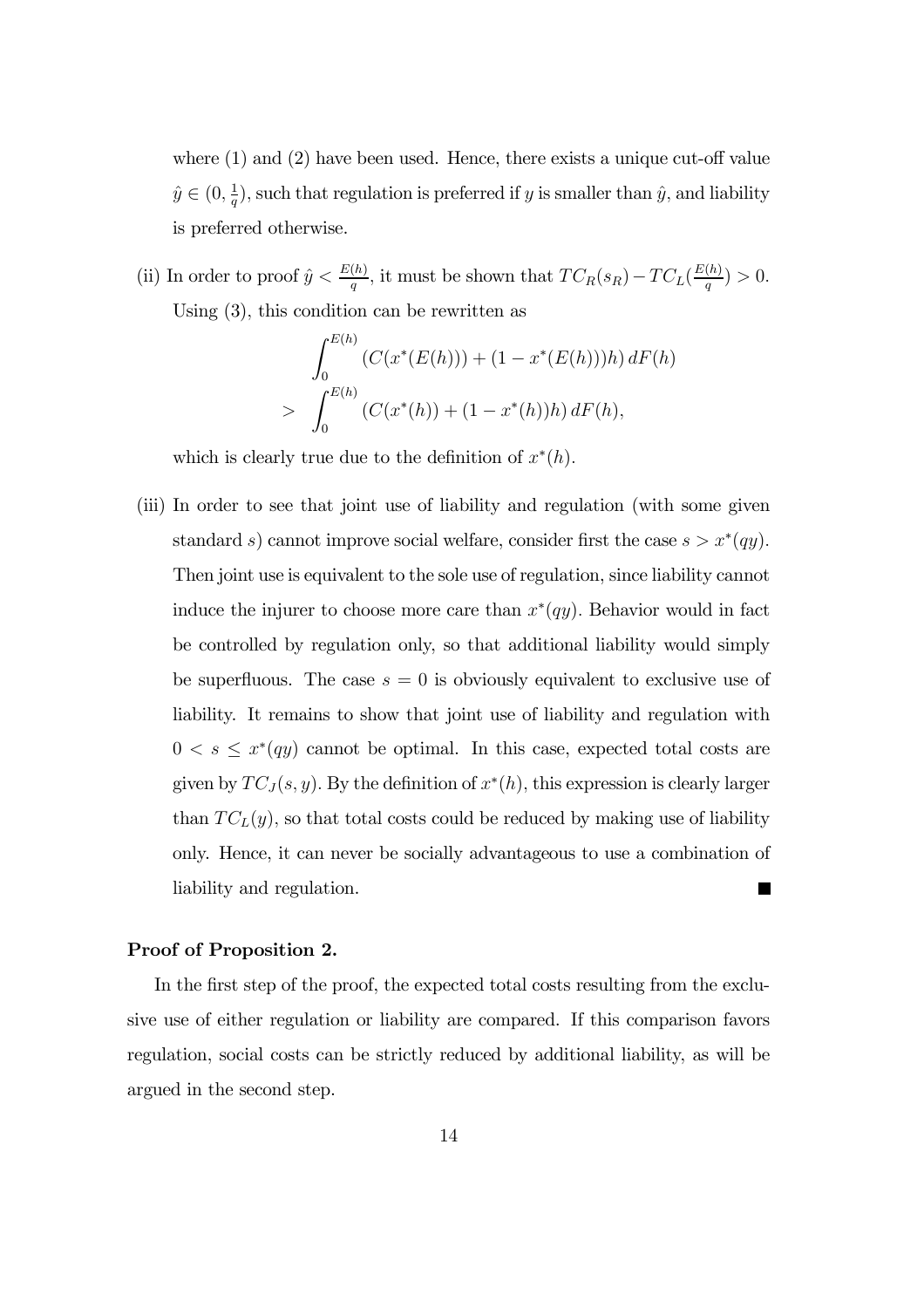(i) Exclusive use of regulation is socially better than exclusive use of liability whenever

$$
pTC_L(y_p) + (1-p)TC_L(y_r) \ge TC_R(s_R),
$$

which is equivalent to  $p \geq \hat{p}$ , where

$$
\hat{p} = \frac{TC_R(s_R) - TC_L(y_r)}{TC_L(y_p) - TC_L(y_r)}.
$$

Note that under the assumptions of the proposition,  $0 < \hat{p} < 1$  is guaranteed.

(ii) Consider the case  $\hat{p} < p < 1$ . Since  $x^*(qy_p) < x^*(q\hat{y}) < x^*(E(h)) = s_R$ and  $x^*(qy_r) > x^*(E(h)) = s_R$ , the expected social costs under joint use of liability and regulation with standard  $s_R$  are given by

$$
pTCR(sR) + (1-p)TCJ(sR, yr).
$$

Hence, it remains to show that this expression is strictly smaller than  $TC_R(s_R)$ . This is clearly the case, since

$$
TC_{R}(s_{R}) - TC_{J}(s_{R}, y_{r})
$$
  
= 
$$
\int_{E(h)}^{qy_{r}} (C(s_{R}) + (1 - s_{R})h - (C(x^{*}(h)) + (1 - x^{*}(h))h)) dF(h)
$$
  
+ 
$$
\int_{qy_{r}}^{1} (C(s_{R}) + (1 - s_{R})h - (C(x^{*}(qy_{r})) + (1 - x^{*}(qy_{r}))h)) dF(h)
$$

must be strictly positive due to the definition of  $x^*(h)$  and due to the fact that  $C(x) + (1-x)h$  is decreasing for  $x < x^*(h)$ . п

#### Proof of Proposition 3.

Consider again the situation of Proposition 2, so that joint use of liability and regulation with standard  $s_R$  is socially better than exclusive use of liability or regulation alone. The optimal standard  $s_J$  cannot be smaller than  $x^*(q y_p)$ , since otherwise liability alone would have been optimal. Similarly,  $s_j$  cannot be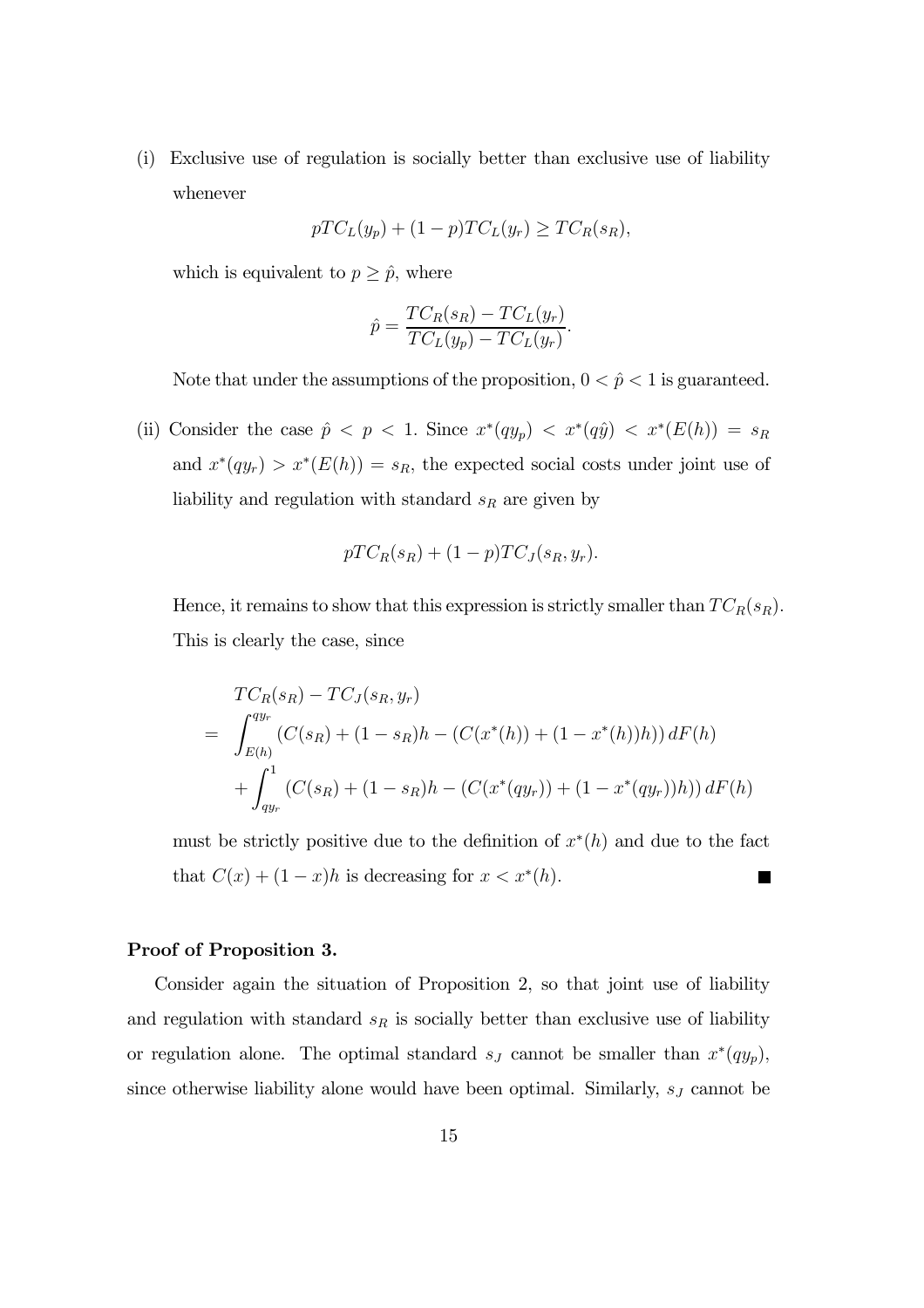larger than  $x^*(qy_r)$ , because this would be equivalent to pure regulation and hence contradict the fact that  $s_R = x^*(E(h))$  is smaller than  $x^*(qy_r)$ . In the relevant range of s, expected total costs are thus given by

$$
pTCR(s) + (1-p)TCJ(s, yr).
$$

The first derivative of this expression with respect to s equals

$$
p(C'(s) - E(h)) + (1 - p) \int_0^{C'(s)} (C'(s) - h) dF(h).
$$

The second derivative is given by

$$
[p + (1 - p)F(C'(s))] C''(s) > 0,
$$

so that the expected total costs are convex in s. In order to prove that the optimal standard  $s_j$  is smaller than  $s_R$ , it has to be shown that the first derivative is positive at  $s = s_R$ . Using (3), it is straightforward to see that

$$
p(C'(s_R) - E(h)) + (1 - p) \int_0^{C'(s_R)} (C'(s_R) - h) dF(h)
$$
  
=  $(1 - p) \int_0^{E(h)} (E(h) - h) dF(h),$ 

П

which obviously is positive.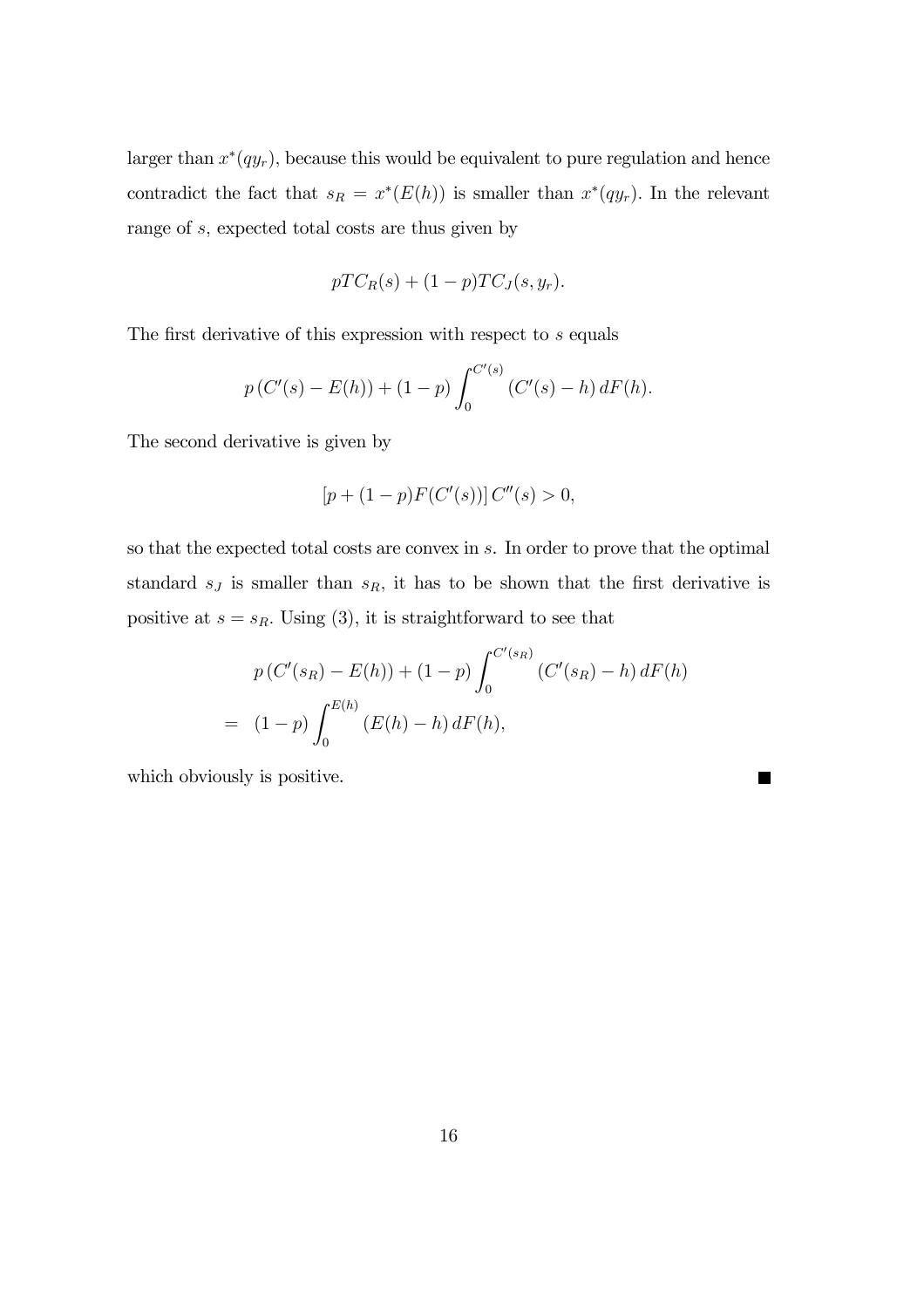# References

- Brown, John Prather (1973). Toward an Economic Theory of Liability. Journal of Legal Studies 2: 323—350.
- CALABRESI, GUIDO (1970). The Costs of Accidents. New Haven: Yale University Press.
- Cooter, Robert D. (1991). Economic Theories of Legal Liability, Journal of Economic Perspectives 5: 11—30.
- Cooter, Robert D. and Ulen, Thomas S. (1988). Law and Economics. Glenview, IL: Scott, Foresman.
- Endres, Alfred (1989). Liability and Information. Journal of Institutional and Theoretical Economics 145: 249—274.
- Emons, Winand (1990). Some Recent Developments in the Economic Analysis of Liability Law: An Introduction. Journal of Institutional and Theoretical Economics 146: 237—248.
- EWERHART, CHRISTIAN AND SCHMITZ, PATRICK W. (1998). Ex Post Liability for Harm vs. Ex Ante Safety Regulation: Substitutes or Complements? Comment. American Economic Review 88: 1027.
- HART, OLIVER (1995). Firms, contracts, and financial structure. Oxford: Clarendon Press.
- Kaplow, Louis and Shavell, Steven (1996). Accuracy in the Assessment of Damages. Journal of Law and Economics 39: 191—210.
- Kolstad, Charles D., Ulen, Thomas S., and Johnson Gary V. (1990). Ex Post Liability for Harm vs. Ex Ante Safety Regulation: Substitutes or Complements? American Economic Review 80: 888—901.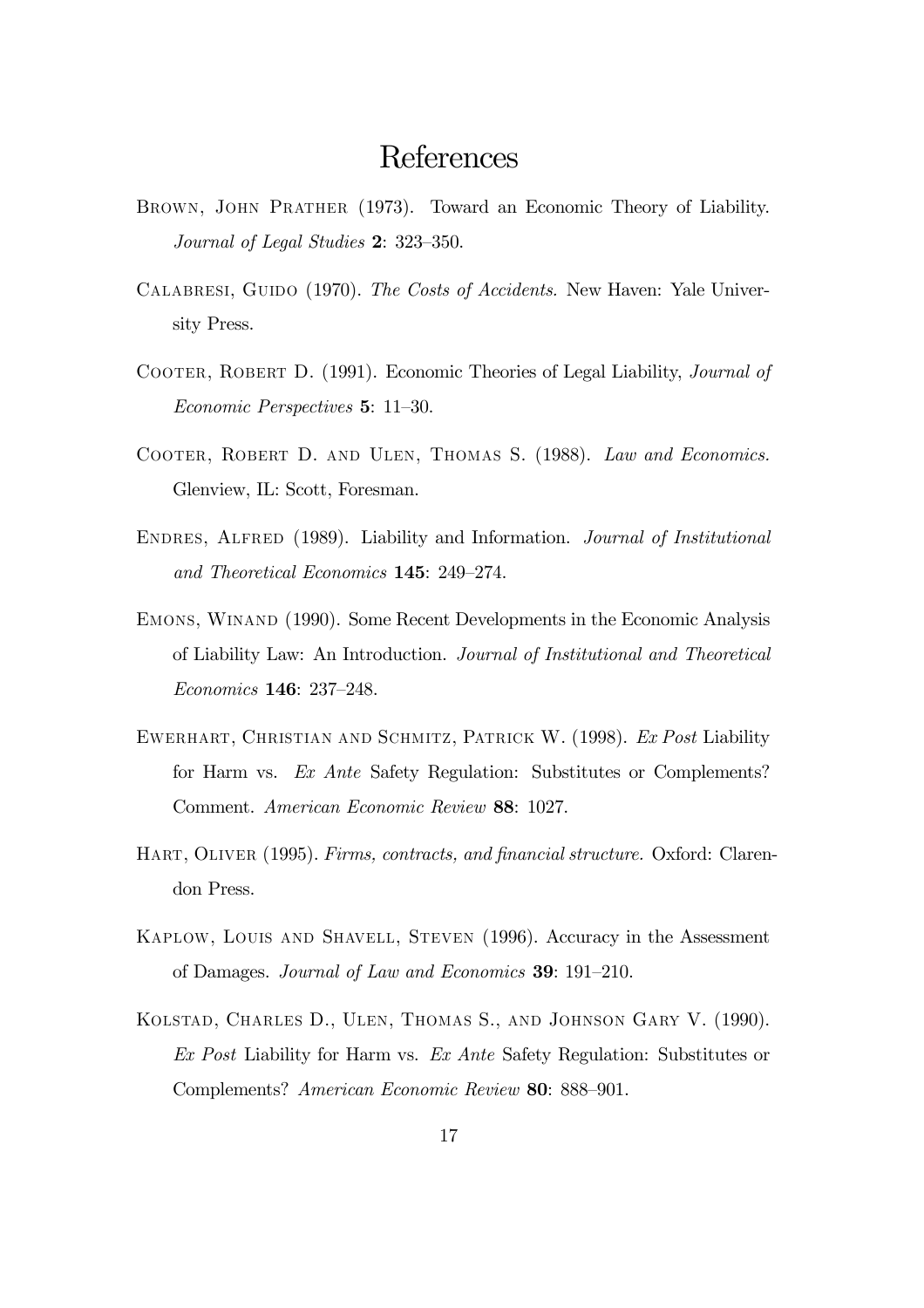- Moore, John (1992). Implementation, Contracts and Renegotiation in Environments with Symmetric Information. In: Laffont, J.-J. (ed.), Advances in Economic Theory. Cambridge, University Press.
- Polinsky, A. Mitchell and Shavell, Steven (1991). A Note on Optimal Fines When Wealth Varies Among Individuals. American Economic Review 81: 618—621.
- Rose-Ackerman, Susan (1991). Regulation and the Law of Torts. American Economic Review 81: 54—58.
- SCHÄFER, HANS-BERND AND OTT, CLAUS (1995). Lehrbuch der ökonomischen Analyse des Zivilrechts, 2. Auflage. Berlin, Heidelberg: Springer-Verlag.
- SCHMITZ, PATRICK W. (2001). The Hold-up Problem and Incomplete Contracts: A Survey of Recent Topics in Contract Theory. Bulletin of Economic Research 53: 1—17.
- Schwarze, Reimund (1996). The Role of Common Law in Environmental Policy: Comment. *Public Choice* **89**: 201–205.
- SHAVELL, STEVEN (1984a). A Model of the Optimal Use of Liability and Safety Regulation. Rand Journal of Economics 15: 271—280.
- Shavell, Steven (1984b). Liability for Harm versus Regulation of Safety. Journal of Legal Studies 13: 357—374.
- SHAVELL, STEVEN (1986). The Judgement Proof Problem. *International Re*view of Law and Economics 6: 45—58.
- SHAVELL, STEVEN (1987). The Economic Analysis of Accident Law. Cambridge: Harvard University Press.